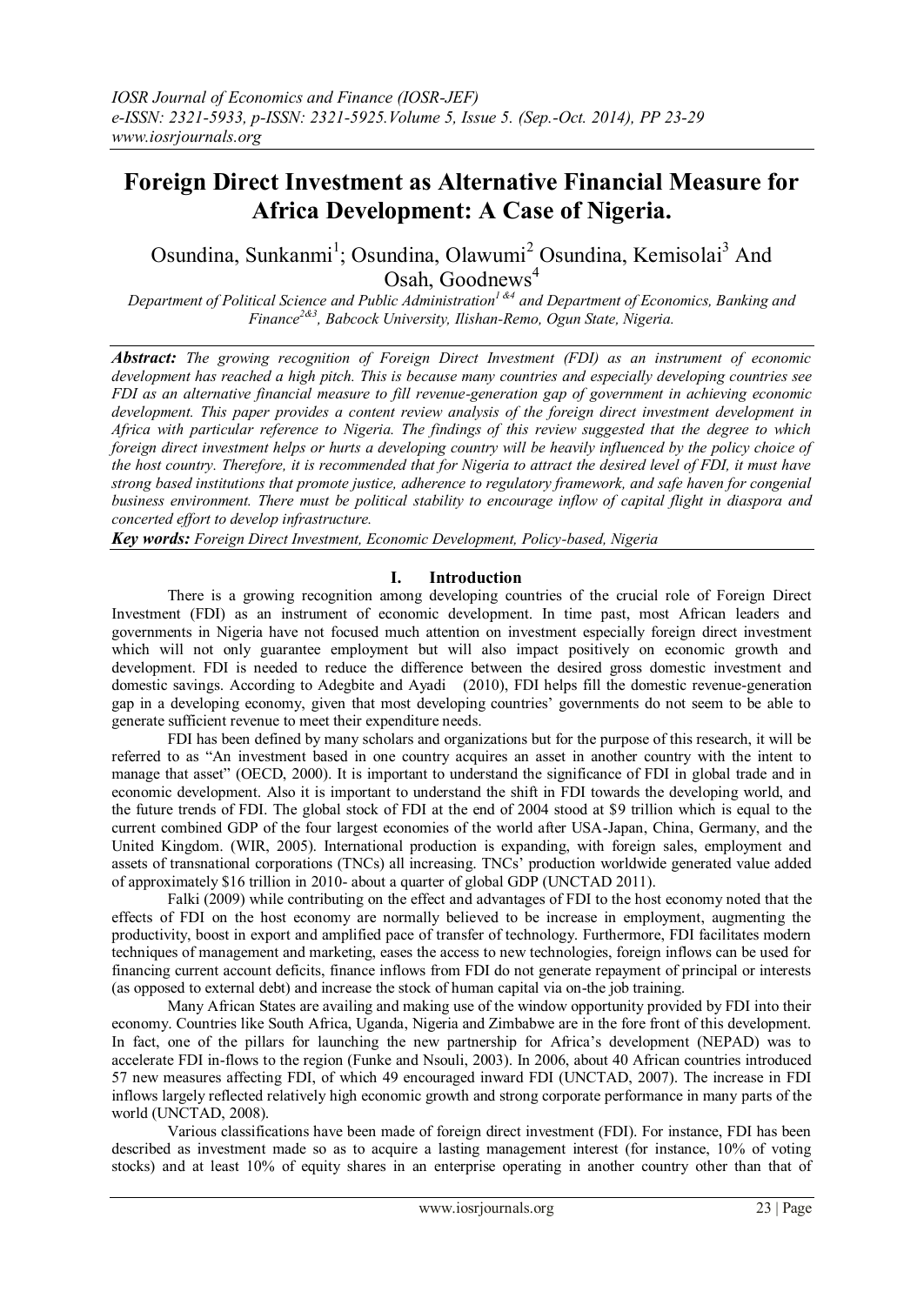investors' country (Mwillima, 2003; World Bank, 2007). Policymakers believe that foreign direct investment (FDI) produces positive effects on host economies. Some of these benefits are in the form of externalities and the adoption of foreign technology. Externalities here can be in the form of licensing agreements, imitation, employee training and the introduction of new processes by the foreign firms (Alfaro, 2006). According to Tang, Selvanathan and Selvanathan (2008), multinational enterprises (MNEs) diffuse technology and management know-how to domestic firms. When FDI is undertaken in high risk areas or new industries, economic rents are created accruing to old technologies and traditional management styles. These are highly beneficial to the recipient economy. In addition, FDI helps in bridging the capital shortage gap and complement domestic investment especially when it flows to a high

Risk areas of new firms where domestic resource is limited (Noorzoy, 1979).

#### **Policy-Based Fdi And The Nigeria State**

The Nigeria state had come up with a lot of reforms since 1980s. These reforms according to Ojo (1998) were designed to increase the attractiveness of Nigeria's investment opportunity and foster the growing confidence in the economy so as to encourage foreign investors to invest in the economy. Reacting to the above, Shiro (2009) noted that since the enthronement of democracy in 1999, the Nigerian government has taken a number of measures necessary to woo foreign investors into Nigeria. These measures, he noted, include the repeal of laws that are inimical to foreign investment growth, promulgation of investment laws, and various over sea trips for image laundry by the President among others. Some major policies, institutions and laws established to encourage foreign direct investment were for instance, in 1995, the Nigeria Investment Promotion Commission (NIPC) established through Decree No 16 of 1995. The Law provides for a foreign investor to set up a business with 100 per cent ownership which must be registered with the Corporate Affairs Commission (CAC) in accordance with the provisions of the Companies and Allied Matters Decree of 1990 (NIPC, 2012). The registration is finalized with the NIPC. To ensure adequate protection, the NIPC guarantees foreign investments against Nationalization and expropriation by the government. The NIPC Decree repealed the Industrial Development Coordination Committee (IDCC) Decree No 36 of 1988 and the Nigeria Enterprise Promotion Decree (NEPD) of 1972 as amended in 1977 and 1989 which, hitherto, reserved for Nigerians the ownership of certain business. According to Bello (2003), privatization was also adopted, among other measures, to encourage foreign investment in Nigeria. The establishment of Economic and Financial Crimes Commission (EFCC) and the Independent Corrupt Practices Commission (ICPC) instituted by the Obasanjo administration to fight corrupt practices and other related financial crimes is a form of policy-based institutions to create a conducive environment for citizen and safe heaven for investors.

#### **Literature Review**

Foreign direct investment plays a critical role in the economic development of a state. As a result of limited resources that incapacitated many governments in the world, an alternative arrangement to project funding in term of infrastructural development has become a necessity. Given that most developing countries in the world, Nigeria inclusive are in need of infrastructure development, technology, capital base to spur economic growth and development, FDI has become an economic tool, an engine mechanism that brings about this needed change of economic development in many developing and low-income economies. It has been proven to be more stable than any other form of capital flow, for instance, FDI do not generate repayment of principal or interests as opposed to external debt. And perhaps, most importantly, the very positive advantages of FDI made it most embraceable by developing countries. Consequently, reasons why government needs to channel appropriate friendly policies to induce FDI. Taken together, these factors clearly demonstrate that FDI is an important element in the strategy for economic development.

In Africa, most work on FDI has focused on the Macro determinants on investment flows into countries (Opaluwa et al 2012). For instance, Obawona (2001) observed that macroeconomic and political stability and policy consistency are the most important determinants of attracting FDI into Uganda. Anyanwu (1998) noted that the FDI in Nigeria shows a great deal of sensitivity to changes in domestic investment, change in domestic output or market size, indigenization policy and change in the openness of the economy. Why firm engage in FDI? Hymer (1959) was the first one to explore this phenomenon in his doctoral dissertation and stated "FDI as a means of transferring tangible and intangible assets to organize international production".

Renewed research into literature on FDI stems from the change of perspectives among policy makers from "hostility" to "conscious encouragement", especially among developing countries. FDI had been seen as "parasitic" and retarding the development of domestic industries for export promotion until recently. However, Bende-Nabende and Ford (1998) submit that the wide externalities in respect of technology transfer, the development of human capital and the opening up of the economy to international forces, among other factors, have served to change the former image. Caves (1996) observe that the rationale for increased effort to attract more FDI stems from the belief that FDI has several positive effects. Among these are productivity gains,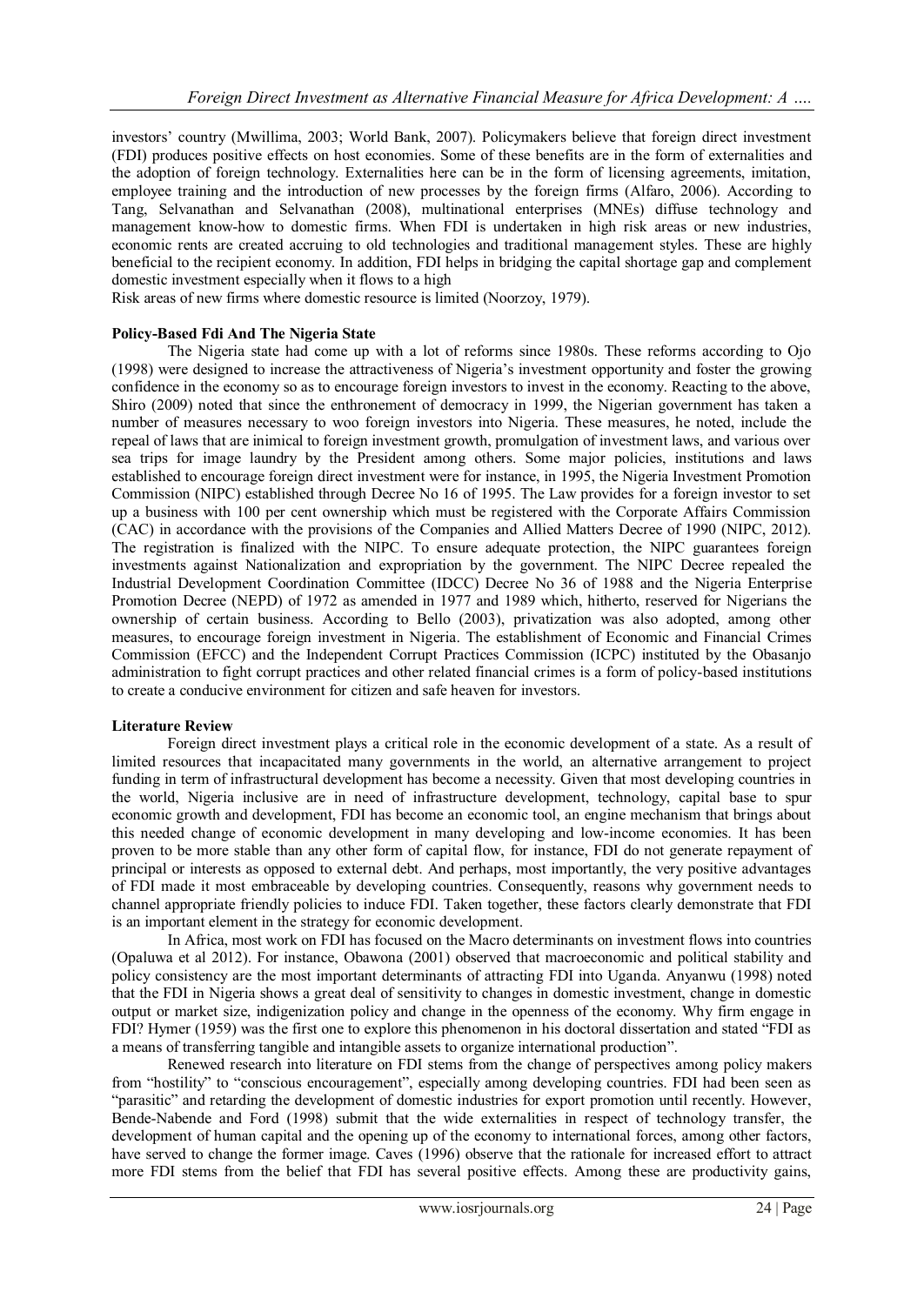technology transfers, and the introduction of new processes, managerial skills and know-how in the domestic market, employee training, international production networks, and access to markets. Borensztein et al. (1998) see FDI as an important vehicle for the transfer of technology, contributing to growth in larger measure than domestic investment. Findlay (1978) postulates that FDI increases the rate of technical progress in the host country through a "contagion" effect from the more advanced technology, management practices, etc., used by foreign firms.

A lot of research interest has been shown on the relationship between FDI and economic growth, although most of such work is not situated in Africa. The focus of the research work on FDI and economic growth can be broadly classified into two. First, FDI is considered to have direct impact on trade through which the growth process is assured (Markussen and Vernables, 1998). Second, FDI is assumed to augment domestic capital thereby stimulating the productivity of domestic investments (Borensztein et al., 1998: Driffield, 2001**).**  These two arguments are in conformity with endogenous growth theories (Romer, 1990) and cross country models on industrialization (Chenery et al.,1986) in which both the quantity and quality of factors of production as well as the transformation of the production processes are ingredients in developing a competitive advantage. FDI has empirically been found to stimulate economic growth by a number of researchers (Borensztein et al., 1998; Glass and Saggi, 1999). Dees (1998) submits that FDI has been important in explaining China's economic growth, while De Mello (1997) presents a positive correlation for selected Latin American countries. Inflows of foreign capital are assumed to boost investment levels.

Tang, Selvanathan and Selvanathan (2008) explored the causal link between FDI, domestic investment and economic growth in China between 1988-2003. Their results indicate that there is a bi-directorial causality between domestic investment and economic growth, while there is single-directional causality from FDI to domestic investment and to economic growth. They concluded that there is a higher level of complementarities between FDI and domestic resources. Studies on FDI–growth issues in Nigeria include Oyejide (2005) which provided conceptual framework for the analysis of the macroeconomic effects of volatile capital flows. It concluded that capital flows have their pros and cons. This however depends on the initial conditions of the developing economy concerned. It can stimulate growth of the real sectors when the initial conditions are right. It could retard growth however, due to macroeconomic shocks that could undermine the stability of real sector and impose higher adjustment cost on the economy.

A number of studies on the FDI-growth nexus in Nigeria exist in the literature. For example, Otepola (2002), in a work on FDI and economic growth in Nigeria reported a low level of existing human capital suggesting that the human capital (labour) available in Nigeria is not FDI inducing. However, he concluded that FDI contributes significantly to growth especially through export. Akinlo (2004) noted that export, labour, and human capital are positively related to economic growth in Nigeria. This study therefore recommends a knowledge based economy that provides the skill required for FDI.

Ayanwale and Bamire (2001) assess the influence of FDI on firm level productivity in Nigeria and report a positive spillover of foreign firms on domestic firm's productivity. Oyinlola (1995) conceptualized foreign capital to include foreign loans, direct foreign investments and export earnings. Using Chenery and Stout's two-gap model (Chenery and Stout, 1966), he concluded that FDI has a negative effect on economic development in Nigeria. This study is of the opinion that the conceptualization model of Oyinlola is defective because foreign loan and foreign investment is a two major concept meant not to be merged. Hence, the negative result of findings.

Adelegan (2000) explored the seemingly unrelated regression model to examine the impact of FDI on economic growth in Nigeria and found out that FDI is pro consumption and pro-import and negatively related to gross domestic investment. Akinlo (2004) found that foreign capital has a small and not statistically significant effect on economic growth in Nigeria. Aluko (1961), Brown (1962) and Obinna (1983) report positive linkages between FDI and economic growth in Nigeria**.**

# **II. Methodology**

The research design for this study is content analysis. Method of data collection was secondary. Hence, the content validity and reliability of the instruments was tested by the researchers, engaging in observatory method to checkmate and verify information given in order to limit bias and enhance thoroughness of data gathered. Furthermore, retrieval information from various secondary sources that formed experiential knowledge of study by researchers from the literature also served as a validity check.

The secondary data were sourced and extracted from the Nigeria Investment Promotion Commission 2010, Lagos Bureau of Statistics on Lagos State Literacy Survey 2011, National Bureau of Statistics on National Literacy Survey 2010, Central Bank of Nigeria from its Statistical Bulletin, 2009, Manufacturer Association of Nigeria publication on the Blueprint for the Accelerated Development of Manufacturing in Nigeria 2012, Journals, Articles and Books.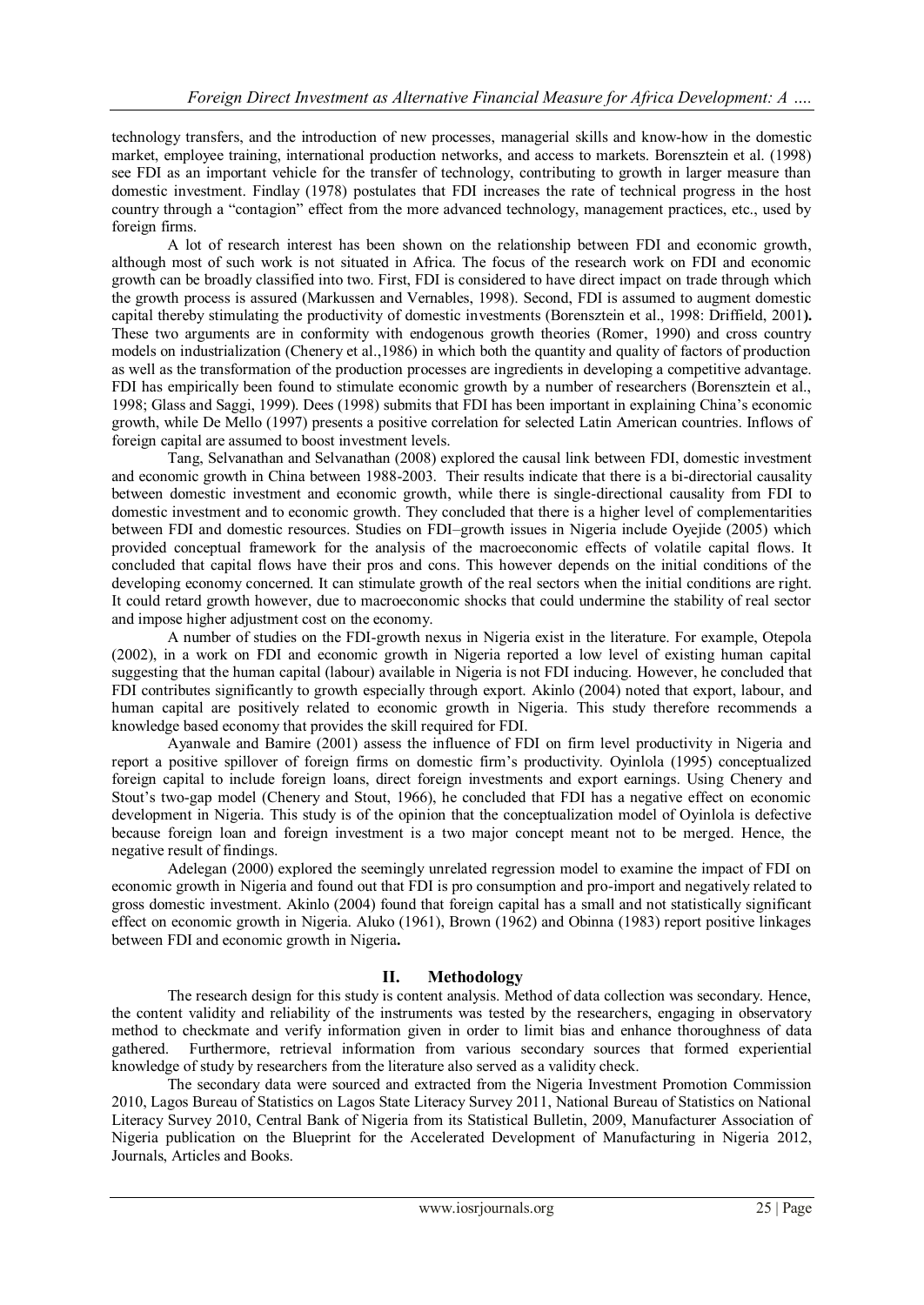# **III. Findings And Discussion**

The findings from this study depict to us the relationship of international trade pattern between the developed and the developing countries. It shows to what extent, how Transnational Corporation or Multinational organization (which are agent of FDI transportation) has helped or underplay the development or underdevelopment of its host country in global economic market. However, since today's world economy needs collaboration and partnership from both public and private participation, and from the simple fact that no state is an island, it behooves on every country in its interaction with others to enhance its comparative advantage so as to gain maximally and not been marginalized or exploited. Basically, one of the avenues to increase and maximize productivity plus economic advancement in emergent economies in Africa is via FDI that provides amalgamation of capital, technology, marketing and management not readily available in the domestic market. The preference from FDI stem from it's acknowledge advantages (Obwona, 2001, 2004). The effort by several African countries to improve their businesses stems from the desire to attract FDI. In fact, one of the pillar on which the New Partnership for Africa's Development (NEPAD) was to increase available capital to US \$ 64 billion through a combination of reforms, resource mobilization and a conducive environment for FDI (Funke and Nsouli, 2003). Foreign direct investment has been discovered by most African state, Nigeria inclusive as the road map to sustainable economic development. Unfortunately, the efforts by many African countries to attract FDI have been futile. Foreign direct investment attraction is not automatic; it is induced by infrastructural development put in place by a country. For instance, Lagos State in Nigeria is a classical example of government structural renewal effort of infrastructural development to enhance and attract investors into its economy.

#### **IV. FDI And Economic Development Issue**

In order to do justice to this study, a careful examination of the contributions made by Claude Ake, Bade Onimode and Daniel Offiong was interrogated. Daniel Offiong's position will first be examined. In the book of Daniel Offiong titled "Imperialism and Dependency" obstacle to African Development, the author sees the two related and persistent phenomena of imperialism and dependency as the crucial factors of underdevelopment in Africa, and in the developing world generally. He argues that foreign aid aggravates historical dependency stemming from imperialism and now rooted in poverty, and that the neo-liberal economic order, which promotes investment driven growth by the so- called multi-nationals, compounds the problem. He focuses on the role played by the CIA in the US in promoting the interests of the multinational or rather American dominated companies in underdeveloped areas of the world, in service of the US national economic interest. These processes depend on the collaborating bourgeoisie of the developing world who benefit, to the detriment of meaningful grassroots-led development.

While the above position by Offiong may holds substance, the fact that nations of the world are in a global village cannot be disputed. This international world arrangement determined interactions in term of trade, foreign assistance, communication etc. However, the position of this research is that, though the relationship for interaction might not be even, placing some at advantage (developed countries) and others at disadvantage (developing countries), the basic line is for states to develop their comparative advantages while they interact in the international world order. Those things that are beneficial, for instance, technology transfer from multinationals could be adopted or borrowed in the quest for development while jettison endanger external influences that could bring about exploitation and deepened underdevelopment, hence; government should proffer policies to protect local industry and engage in the establishment of strong institutions of the state. This step, if taken, will offer the platform to disengage from total dependent on the developed world. However, before all the above postulations can work, the element for a democratic setting must be put in place.

This is where the position of Claude Ake comes into being. According to Ake (2004), the driving force of true development is democracy, because, democracy itself is a concept of development. The people, according to him are considered the end of any development paradigm and the means to any democratic progress. Hence, what ever policy government offers, it must be people-centered to improve their socioeconomic well being in a community. This position of Claude Ake as far as development is concern in his book Development and Democracy in Africa (1996), he argued that development can only be related to and driven by social will in the context of democracy. Without democracy, the advantages of demarginalizing Africans in the development process and giving them control cannot be realized. It is this people centered factor that defined Claude Ake as an intellectual. The people are considered the end of any development paradigm and the means to any democratic progress. And their only hope of achieving this lies in a social revolution that will enthrone social democracy that represents their interests much more than any ideology or paradigm of political development. This position of Claude Ake is in line with the class struggle argued by Karl Marx which will result in a violent social revolution to upturn the status quo of the bourgeoisies.

According to Bade Onimode (2004), while making his own contribution in the book "Mobilization for the Implementation of Alternative Development Paradigms in 21<sup>st</sup> Century Africa", he emphasized the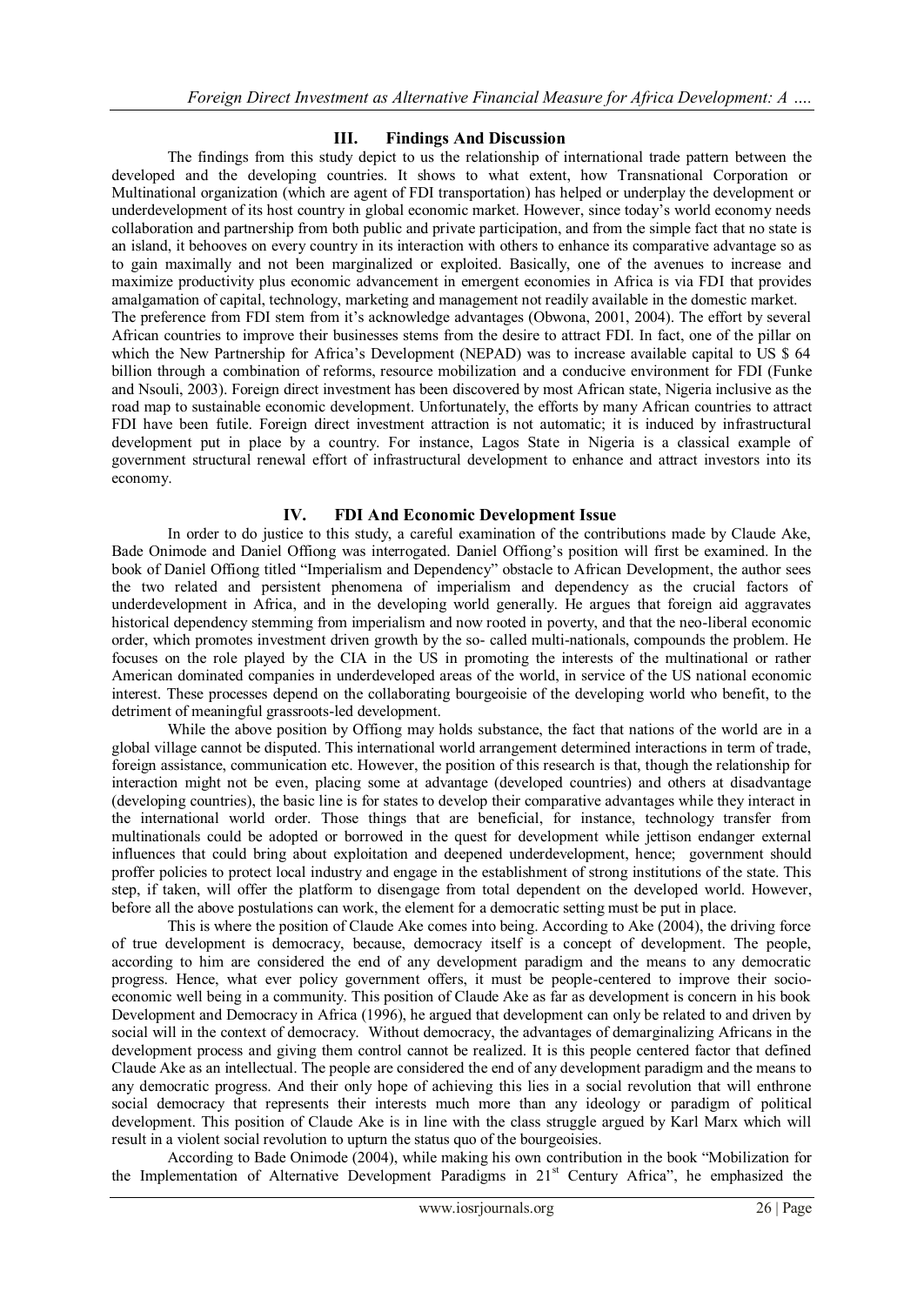development of the individual at the level of economic, social and political empowerment as a sure way of engendering development. The link between capitalism and neo-liberalism finds expression in the logic of economic globalization which denotes, in its pristine form, the widening and intensification of international linkages and interactions in trade, investment and economic policy orientation of the world (Adejumobi 2004, World Bank 1996, Resenau 1997). It also connotes the internationalization of production, capital, and marketing, in which the world is integrated into a global factory, global money market and global shopping centre (Adejumobi 1993).

A critical assessment of the thesis of these scholars mentioned above, though formidable points, the fact still remain that, no country can operate in isolation of others. Hence, global interaction is inevitable. This interaction, uneven, resulted into an unequal arrangement which facilitate dependency of one country on the others; consequently, it defined the state of the developed from the developing. The launching point of this study to this world arrangement is that, the gap toward economic development by developing country most times lies in technology know-how. Developing countries have natural resources to their advantage while the advanced countries are endowed with technology. These natural resources are traded with the advanced world and they turn it into finished product which is being sold again to the Less Developing Countries (LDCs) at high premium thereby amplifying the process of exploitation and marginalization.

Hence, the adoption or borrowing of technology from this advanced world to develop local technology content will boost the domestic industry and better the comparative advantage of such LCDs in the world market. Though, this technology is a product of the transnational corporation or multinational mentioned by Onimode (1982.), Ake (2004) and also amplified by Offiong (1982), but the fact still remain that this huge gap of technology is one major underlining factor in the process towards attaining economic development in most developing countries. It is expected, that while this technology is transferred to the developing countries, it would be modified and made adaptable into local content technology in order to own, control and sell it also. This study, however, agreed with Ake (2004) that democratic process is another interjectory element with development which is derives from the social will of the people, hence, the people are the agent of development and they ought to drive the policies that bring about such development.

# **V. Conclusion/Recommendations**

In summary, considering the wide range of conflicting empirical studies on how foreign direct investment in developing countries affect their economic development and some non-economic indicators like culture and political structures, one cannot draw conclusion from them with any minimal acceptable level of confidence. Perhaps the warning of Arthur Nwankwo (1981) is appropriate in this context where he warned that no nation could provide for the welfare of its citizen as long as its economy is fettered. More so, many studies have shown that multinational corporations are highly adaptive social agents and therefore, the degree to which foreign direct investment helps or hurts a developing country will be heavily influenced by the policy choice of the host country. Consequently, this study, by looking at FDI as an alternative financial measure for economic development in Africa, making Nigeria a case study has established further the frontier of knowledge by adding to existing literature proponent or anti-proponent of the concept. Hence, to increase inflow of FDI and its performance, the following recommendations are postulated:

Ugwuegbe et al (2013) shows that the rate of security challenges in the country are alarming. Hence, the Nigerian government should tackle and arrest the security challenges in the country most especially in the northern part of the country because if the Nigerian economy is distressed, it will affect domestic investment and FDI won't be attracted.

Broensztein et al (1998) proved that there is a high positive relationship between FDI and the level of educational standard in the host economy. Consequently, government should find a synergy between educational institutions and manufacturing sector in order to have a knowledge base for the economy. Therefore, a paradigm shift of attitude is required from government to set up necessary key technical school that will form the basis and foundation of economic growth industry and manufacturing sector.

The development of comparative advantages of the country is paramount in the global market. Despite the various challenges and constraints, it is safe to make optimistic claims about the industrial development potentials of Nigeria because of the country's huge resources base and market. The challenge for government therefore is to convert the resource-based comparative advantages into competitiveness. We should revive our agriculture, mining and tourist areas in addition to oil and thereby excel well in the global market.

The creation of a congenial business environment is an imperative impetus of government towards the attainment of FDI attraction. Hence, government should be proactive in its regulatory framework by channeling friendly economy atmosphere that will better attract investors to invest in the Nigerian economy.

The economic development of a country is the function of its infrastructural development (Osundina, 2014). Based on this, government should therefore provide infrastructural development in terms of road,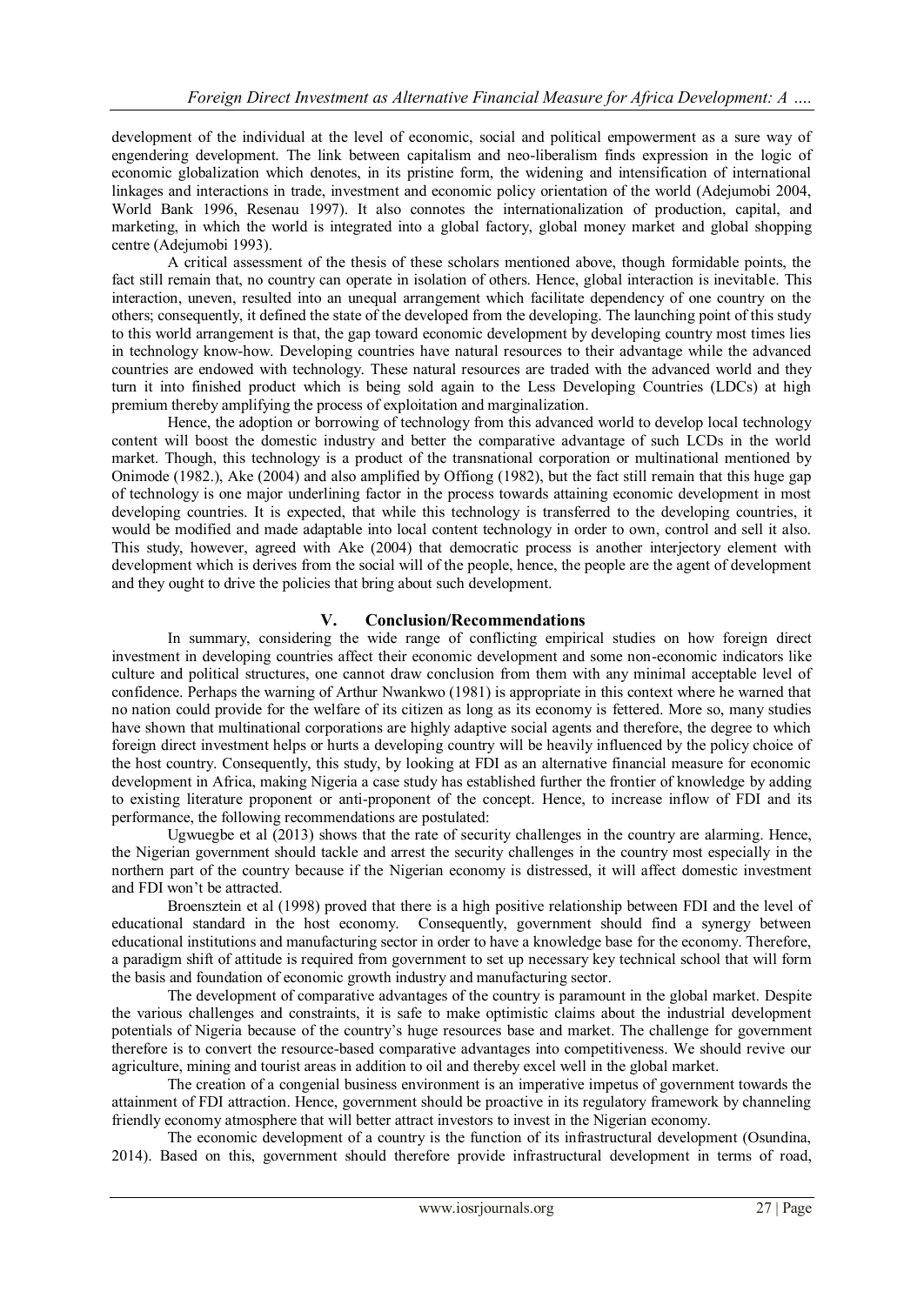electricity, rail, and the development of free zone area because such are platforms upon which FDI could be easily attracted.

The establishment of strong institutions is germane to FDI attraction. Without effective strong institutions in place, governance may be a difficult task to practice. Thus, the US President Barak Obama, during a state visit to Ghana in July 2009 stated that what the African Continent needs is not actually a good leader but strong institutions. A process of doing things that can be sustained and internalized. The prevalent nature of corruption in Nigeria is because justice is far from its citizens. Once the Judicial system of a country cannot be guaranteed, it makes impossible for genuine investors to come and invest in the land. Hence, strong institution is needed to safe guide, nurture and protect investment. It is only then that investors will know that they will be protected and secured.

There is need for local content base technology in the country. No country can make a giant leap economically without designing a technology that will form the base of transformation. Nigeria therefore needs a technology that is balanced with the global market. This window of opportunities is the leverage FDI makes available for emerging economy like Nigeria through acquiring, adapting to develop local economy technology.

The attraction of capital flight back into the system is becoming increasingly important because of the magnitude and resource flow implications, especially at a time when developing countries in general are looking for financial resources for development (Ajayi 1999). Many reasons are often adduced for capital flight. While the preponderant causes are economic, there are nevertheless some political factors at play. Therefore, one popular call is for capital flight reversal. One avenue for this reversal is through FDI.

Policy consistency should be emphasized and policy makers should note that any deviation from regulations and policies is a breach of mutual contract entered into with investors.

#### **Reference**

- [1]. Adegbite E. and Ayadi F. (2010) "The Role of FDI in Economic Development: A Study of Nigeria." World Journal of Entrepreneurship, Management and Sustainable Development. Vol.6 No 1/2[Internet] Available fro[m www.worldsustainable.org](http://www.worldsustainable.org/)
- [2]. Akinlo, A.E. (2004) "Foreign direct investment and growth in Nigeria: An empirical investigation". Journal of Policy Modeling, 26: 627-39.
- [3]. Alfaro, L., C. Areadam, K. O, Sebrem, S. Sellin (2006) "How Does Foreign Direct Investment Promote Economic Growth?" Exploring the Effects of Financial Markets on Linkages. NBER working paper No 12522.
- [4]. Aluko, S. A. (1961) "Financing economic development in Nigeria" The Nigerian Journal of Economic and Social Studies, 3(1): 39- 67.
- [5]. Ayanwale, A.B and Bamire A.S (2001) "The Influence of FDI on Firm Level Productivity of Nigeria's Agro/Agro-Allied Sector. Final Report Presented to the African Economic Research Consortium, Nairobi.
- [6]. Bende-Nabeade, A and J. L Ford (1998) "FDI Policy adjustment and endogenous growth: Multiplier effects from a small dynamic mode for Taiwa 1959-1995". World Development 26(7): 1315-30
- [7]. Borensztein E, et al (1998) "How Does Foreign Direct Investment Affect Economic Growth?", Journal of International Economics. 45 (1), 115-135.
- [8]. Brown, C. V. (1962) "External economies and economic development" The Nigeria Journal of Economics and Social Studies, 4(1): 16-22.
- [9]. Caves R.E (1996) Multinational Enterprise and Economic Analysis. 2<sup>nd</sup> ed. Cambridge: Cambridge University Press.
- [10]. Chenery, H.B., S. Robinson and M. Syrquin (1986) Industrialization and Growth: A Comparative Study, Washington, D.C: The World Bank.
- [11]. Claude Ake (1991) "How Politics Under-develops Africa" in the challenges of African Economic Recovery and Development. London: Frank Cass
- [12]. Claude Ake (1996) Democracy and Development in Africa. Washington D.C: The Brookings Institution.<br>[13]. Daniel Offiong (1982) "Imperialism and Dependency" obstacle to Africa Development. Howard Univer
- [13]. Daniel Offiong (1982) "Imperialism and Dependency" obstacle to Africa Development. Howard University Press.<br>[14]. De Mello, L.R. (1997) "Foreign Direct Investment in Developing Countries and Growth: A Selective sur
- De Mello, L.R. (1997) "Foreign Direct Investment in Developing Countries and Growth: A Selective survey", Journal of Development Studies, 34(1): 1-34.
- [15]. Dees, S. (1998) "Foreign direct investment in China: Determinants and effects". Economics of Planning, 31:175-94.
- Falki, N. (2009) Impact of Foreign Direct Investment on Economic Growth: A Case Study of Pakistan. Journal of Management and Social Science. Vol 6, No. 2, (fall 2010) 84-92
- [17]. Hymer S (1976) "The International Operations of National Firms: A Study of Direct Investment," Lexington, Massachusetts.
- [18]. Nigeria Investment Promotion Commission (2012) Investors' Guide To Nigeria. A Publication by NIPC. Abuja.
- [19]. Noorzoy M. S. (1979) "Flows of Direct Investment and Effects on Investment in Canada." Economic Letters, 2(3)357-61
- [20]. Obawona, M (2004) "Foreign direct investment inAfrica". In Financing Pro-Poor Growth: AERC Senior Policy Seminar VI,
- Kampala, Uganda, 2-4 March 2004-Seminar Papers, pp, 60-95. Nairobi: African Economic Research Consortium. [21]. OECD (2005) "Policy Coherence for Development: Promoting Institutional Good Practice," Organization for Economic Development, Paris. ff. 173.
- [22]. Ojo, M. (1998) "Developing Nigerian Industrial Capacity: via Capital Market", Abuja. CBN Bullion Vol. 22, No.3 July September
- [23]. Onimode, Bode (1982) Imperialism and Underdevelopment in Nigeria: The Dialectics of Mass Poverty. London: Zed Press, 1982. 258 pages.
- [24]. Osundina, O (2014) Public-Private Partnership and Economic Development in Lagos State, Nigeria (2006-2013). A doctoral dissertation in Political Science and Public Administration. Babcock University, Ilishan Remo, Ogun State, Nigeria.
- [25]. Otepola, A (2002) Foreign Direct Investment as a factor of Economic Growth in Nigeria.<br>[26]. Oyinlola, O. (1995) "External capital and economic development in Nigeria (1970-1991).
- Oyinlola, O. (1995) "External capital and economic development in Nigeria (1970-1991).
- [27]. Shiro, A.A (2009) "The Impact of Foreign Direct Investment on the Nigerian Economy"' Department of finance, University of Lagos, Nigeria.